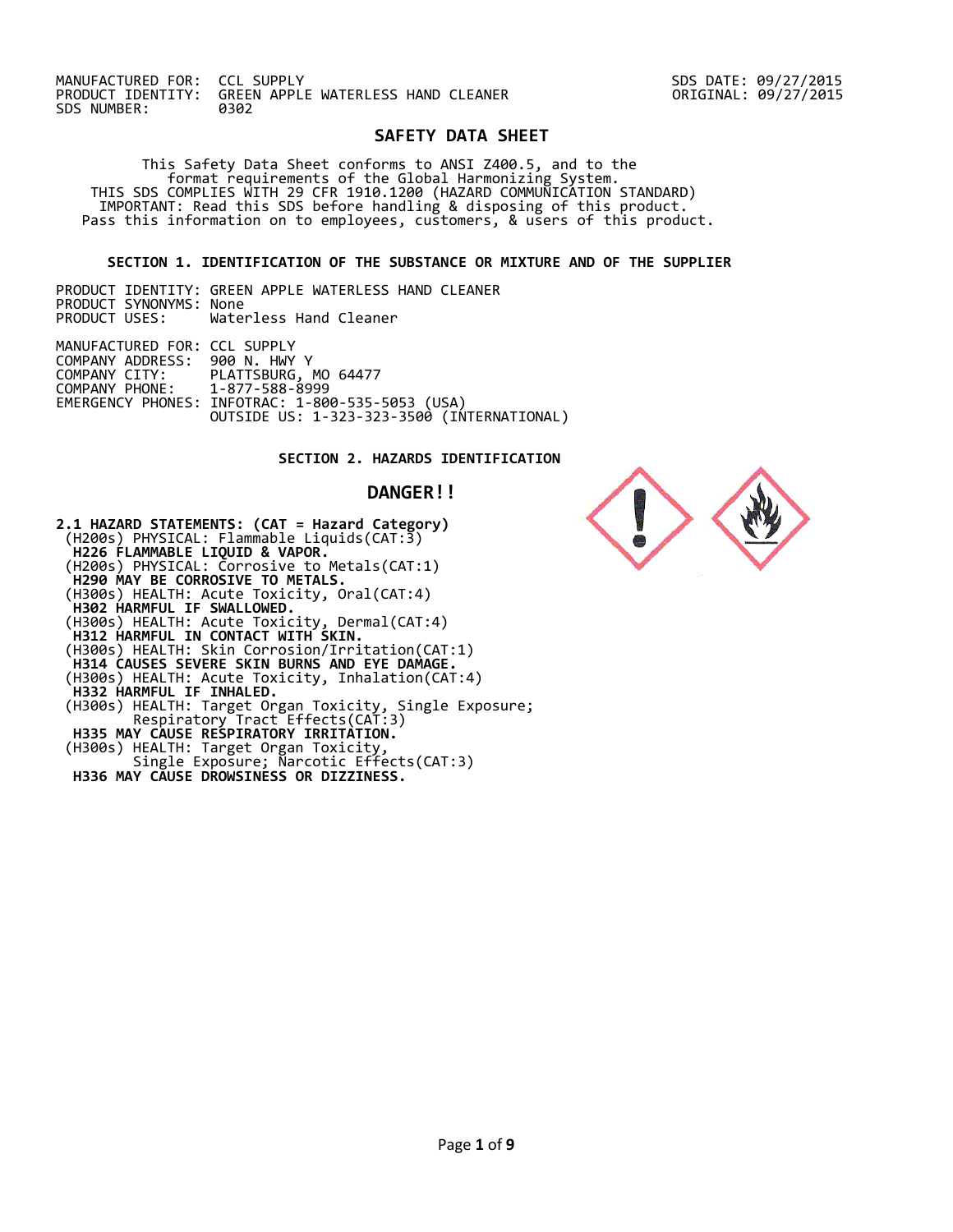### **SECTION 2. HAZARDS IDENTIFICATION (CONTINUED)**

# **2.2 PRECAUTIONARY STATEMENTS:**

| <b>EXPOSURE PREVENTION:</b> |                                                                                          |  |  |  |
|-----------------------------|------------------------------------------------------------------------------------------|--|--|--|
|                             | P100s = General, P200s = Prevention, P300s = Response, P400s = Storage, P500s = Disposal |  |  |  |
| P201                        | Obtain special instructions before use.                                                  |  |  |  |
| P202                        | Do not handle until all safety precautions have been read and understood.                |  |  |  |
| P210                        | Keep away from heat, hot surfaces, sparks, open flames, and other ignition               |  |  |  |
|                             | sources. No smoking.                                                                     |  |  |  |
| P233                        | Keep container tightly closed.                                                           |  |  |  |
| P240                        | Ground/bond container and receiving equipment.                                           |  |  |  |
| P241                        | Use explosion-proof electrical/ventilating/lighting equipment.                           |  |  |  |
| P242                        | Use only non-sparking tools.                                                             |  |  |  |
| P243                        | Take precautionary measures against static discharge.                                    |  |  |  |
| P260                        | Do not breathe dust/fume/gas/mist/vapors/spray.                                          |  |  |  |
| P264                        | Wash with soap & water thoroughly after handling.                                        |  |  |  |
| P270                        | Do not eat, drink or smoke when using this product.                                      |  |  |  |
| P271                        | Use only outdoors or in a well-ventilated area.                                          |  |  |  |
| P272                        | Contaminated work clothing should not be allowed out of the workplace.                   |  |  |  |
| P280                        | Wear protective gloves/protective clothing/eye protection/face protection.               |  |  |  |
| P301+312                    | IF SWALLOWED: Call a POISON CENTER or doctor/physician if you feel unwell.               |  |  |  |
|                             | P301+330+331 IF SWALLOWED: Rinse mouth. Do NOT induce vomiting.                          |  |  |  |
|                             | P302+350 IF ON SKIN: Gently wash with soap & water.                                      |  |  |  |
|                             | P303+361+353 IF ON SKIN (OR HAIR): Remove/Take off immediately all                       |  |  |  |
|                             | contaminated clothing. Rinse skin with water/shower.                                     |  |  |  |
| P304+340                    | IF INHALED: Remove victim to fresh air & keep at rest in a position                      |  |  |  |
|                             | comfortable for breathing.                                                               |  |  |  |
|                             | P305+351+338 IF IN EYES: Rinse cautiously with water for several minutes.                |  |  |  |
|                             | Remove contact lenses if present & easy to do - Continue rinsing.                        |  |  |  |
| P332+313                    | If skin irritation occurs: Get medical advice/attention.                                 |  |  |  |
| P342+311                    | Call a POISON CENTER or doctor/physician.                                                |  |  |  |

#### **SEE SECTIONS 8, 11 & 12 FOR TOXICOLOGICAL INFORMATION.**

#### **SECTION 3. COMPOSITION/INFORMATION ON INGREDIENTS**

| <b>MATERIAL</b>           | CAS#             | <b>EINECS#</b> | WT %      |
|---------------------------|------------------|----------------|-----------|
| Water                     | 7732-18-5        | 231-791-2      | 50-60     |
| Odorless Mineral Spirits  | 64742-48-9       | 265-200-4      | $15 - 25$ |
| Tall Oil                  | $61790 - 12 - 3$ |                | $A - 10$  |
| Oleyl Alcohol Ethoxylated | 9004-98-2        |                | $A - 10$  |
| Nonylphenol Ethoxylate    | $9016 - 45 - 9$  |                | $0 - 10$  |
| Monoethanolamine          | 141-43-5         | 205-483-3      | $0 - 1$   |

The specific chemical component identities and/or the exact component percentages of this material may be withheld as trade secrets. This information is made available to health professionals, employees, and designated representatives in accordance with the applicable provisions of 29 CFR 1910.1200  $\left(1\right)\left(1\right).$ 

TRACE COMPONENTS: Trace ingredients (if any) are present in < 1% concentration, (< 0.1% for potential carcinogens, reproductive toxins, respiratory tract mutagens, and sensitizers). None of the trace ingredients contribute significant additional hazards at the concentrations that may be present in this product. All pertinent hazard information has been provided in this document, per the requirements of the Federal Occupational Safety and Health Administration Standard (29 CFR 1910.1200), U.S. State equivalents, and Canadian Hazardous Materials Identification System Standard (CPR 4).

#### **SECTION 4. FIRST AID MEASURES**

4.1 MOST IMPORTANT SYMPTOMS/EFFECTS, ACUTE & CHRONIC: See Section 11 for symptoms/effects, acute & chronic.

4.2 GENERAL ADVICE:

 First Aid responders should pay attention to self-protection and use the recommended protective clothing (chemical resistant gloves, splash protection). If potential for exposure exists, refer to Section 8 for specific personal protective equipment.

4.3 EYE CONTACT:

 If this product enters the eyes, check for and remove any contact lenses. Open eyes while under gently running water. Use sufficient force to open eyelids. "Roll" eyes to expose more surface. <u>Minimum</u> flushing is for 15 minutes. Seek immediate medical attention.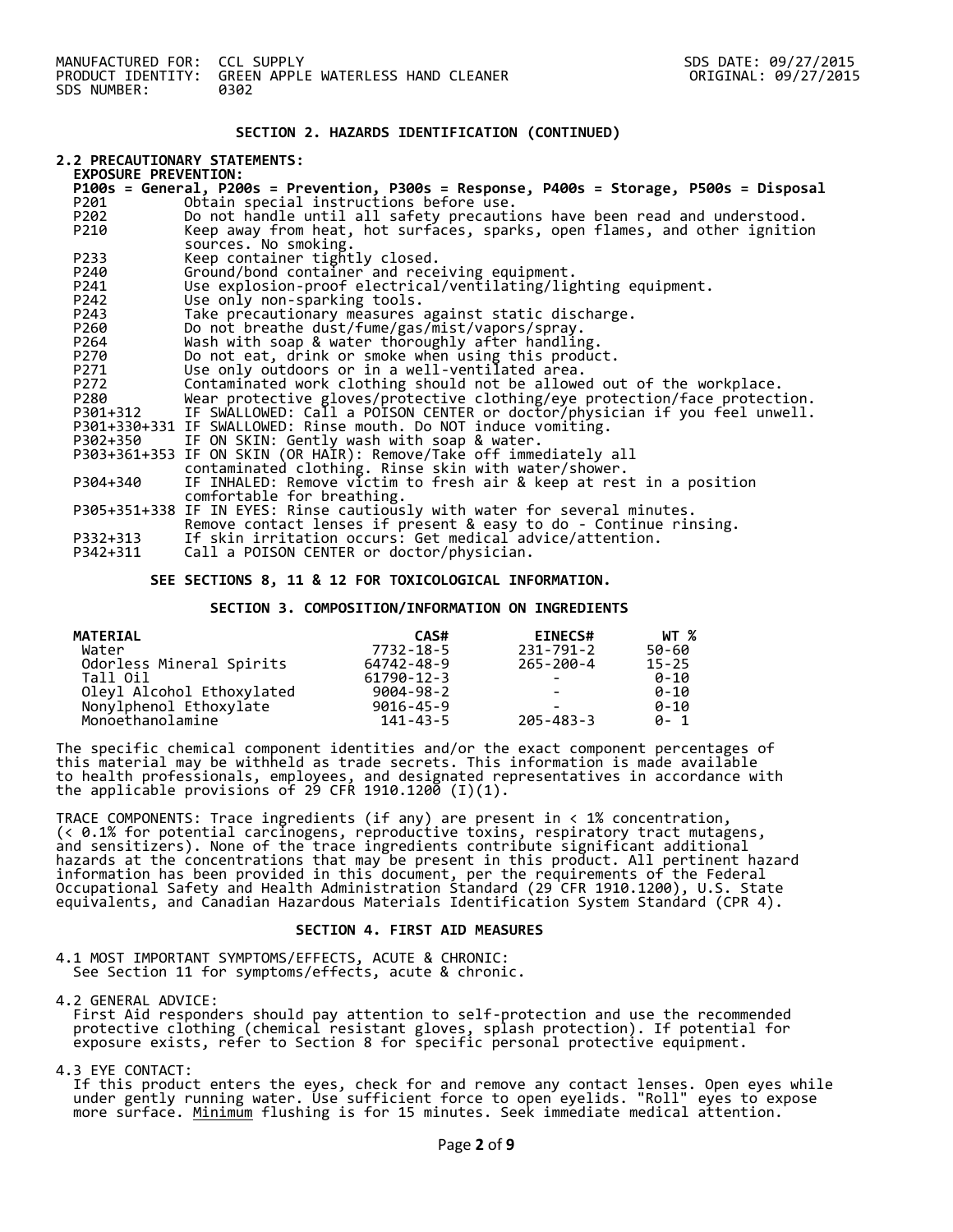#### **SECTION 4. FIRST AID MEASURES (CONTINUED)**

4.4 SKIN CONTACT:

 If the product contaminates the skin, immediately begin decontamination with running water. <u>Minimum</u> flushing is for 15 minutes. Remove contaminated clothing, taking care not to contaminate eyes. If skin becomes irritated and irritation persists, medical attention may be necessary. Wash contaminated clothing before reuse, discard contaminated shoes.

4.5 INHALATION:

 After high vapor exposure, remove to fresh air. If breathing is difficult, give oxygen. If breathing has stopped, trained personnel should immediately begin artificial respiration. If the heart has stopped, trained personnel should immediately begin cardiopulmonary resuscitation (CPR). Seek immediate medical attention.

4.6 SWALLOWING:

 If swallowed, CALL PHYSICIAN OR POISON CONTROL CENTER FOR MOST CURRENT INFORMATION. If professional advice is not available, give two glasses of water to drink. DO NOT INDUCE VOMITING. Never induce vomiting or give liquids to someone who is unconscious, having convulsions, or unable to swallow. Seek immediate medical attention.

- 4.7 RESCUERS: Victims of chemical exposure must be taken for medical attention. Rescuers should be taken for medical attention, if necessary. Take a copy of label and SDS to physician or health professional with victim.
- 4.8 NOTES TO PHYSICIAN:

 There is no specific antidote. Treatment of overexposure should be directed at the control of symptoms and the clinical condition of the patient. Any material aspirated during vomiting may cause lung injury. Therefore, emesis should not be induced mechanically or pharmacologically. If it is considered necessary to evacuate the stomach contents, this should be done by means least likely to cause aspiration (such as: Gastric lavage after endotracheal intubation).

#### **SECTION 5. FIRE FIGHTING MEASURES**

- 5.1 FIRE & EXPLOSION PREVENTIVE MEASURES: NO open flames, NO sparks, & NO smoking. Above flash point, use a closed system, ventilation, explosion-proof electrical equipment, lighting.
- 5.2 SUITABLE (& UNSUITABLE) EXTINGUISHING MEDIA: Use dry powder, AFFF, carbon dioxide.
- 5.3 SPECIAL PROTECTIVE EQUIPMENT & PRECAUTIONS FOR FIRE FIGHTERS: Water spray may be ineffective on fire but can protect fire-fighters & cool closed containers. Use fog nozzles if water is used. Do not enter confined fire-space without full bunker gear. (Helmet with face shield, bunker coats, gloves & rubber boots).
- 5.4 SPECIFIC HAZARDS OF CHEMICAL & HAZARDOUS COMBUSTION PRODUCTS: COMBUSTIBLE!

 Isolate from oxidizers, heat, & open flame. Closed containers may explode if exposed to extreme heat. Applying to hot surfaces requires special precautions. Empty container very hazardous! Continue all label precautions!

#### **SECTION 6. ACCIDENTAL RELEASE MEASURES**

- 6.1 SPILL AND LEAK RESPONSE AND ENVIRONMENTAL PRECAUTIONS: Uncontrolled releases should be responded to by trained personnel using pre-planned procedures. No action shall be taken involving personal risk without suitable training. Keep unnecessary and unprotected personnel from entering spill area. Do not touch or walk through material. Avoid breathing vapor or mist. Provide adequate ventilation. Proper protective equipment should be used. In case of a spill, clear the affected area, protect people, and respond with trained personnel. ELIMINATE all ignition sources (no smoking, flares, sparks, or flames in immediate area).
- 6.2 PERSONAL PRECAUTIONS, PROTECTIVE EQUIPMENT, EMERGENCY PROCEDURES: The proper personal protective equipment for incidental releases (such as: 1 Liter of the product released in a well-ventilated area), use impermeable gloves, they should be Level B: **triple-gloves (rubber gloves and nitrile gloves over latex gloves), chemical resistant suit and boots, hard-hat, and Self-Contained Breathing Apparatus** specific for the material handled, goggles, face shield, and appropriate body protection. In the event of a large release, use impermeable gloves, specific for the material handled, chemically resistant suit and boots, and hard hat, and Self-Contained Breathing Apparatus or respirator.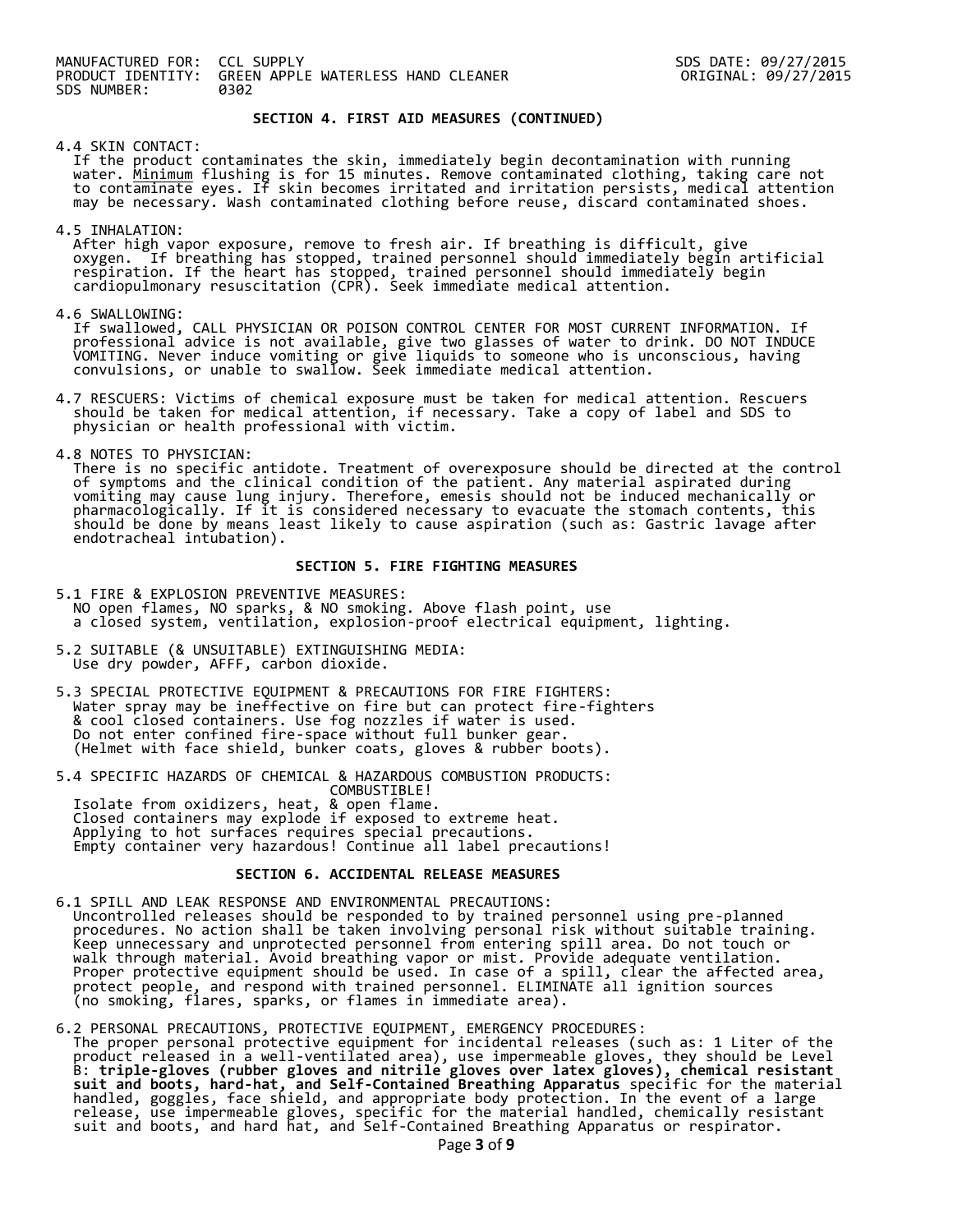### **SECTION 6. ACCIDENTAL RELEASE MEASURES (CONTINUED)**

 Personal protective equipment are required wherever engineering controls are not adequate or conditions for potential exposure exist. Select NIOSH/MSHA approved based on actual or potential airborne concentrations in accordance with latest OSHA and/or ANSI recommendations.

6.3 ENVIRONMENTAL PRECAUTIONS:

 Stop spill at source. Construct temporary dikes of dirt, sand, or any appropriate readily available material to prevent spreading of the material. Close or cap valves and/or block or plug hole in leaking container and transfer to another container. Keep from entering storm sewers and ditches which lead to waterways, and if necessary, call the local fire or police department for immediate emergency assistance.

6.4 METHODS AND MATERIAL FOR CONTAINMENT & CLEAN-UP:

 Absorb spilled liquid with polypads or other suitable absorbent materials. If necessary, neutralize using suitable buffering material, (acid with soda ash or base with phosphoric acid), and test area with litmus paper to confirm neutralization. Clean up with non-combustible absorbent (such as: sand, soil, and so on). Shovel up and place all spill residue in suitable containers. Dispose of at an appropriate waste disposal facility according to current applicable laws and regulations and product characteristics at time of disposal (see Section 13 - Disposal Considerations).

6.5 NOTIFICATION PROCEDURES:

 In the event of a spill or accidental release, notify relevant authorities in accordance with all applicable regulations. US regulations require reporting release of this material to the environment which exceed the applicable reportable quantity or oil spills which could reach any waterway including intermittent dry creeks. The National Response Center can be reached at (800)424-8802.

#### **SECTION 7. HANDLING AND STORAGE**

7.1 PRECAUTIONS FOR SAFE HANDLING:

 Electrostatic charge may accumulate and create a hazardous condition when pumping and handling this material. Review all operations which have the potential of generating and accumulating an electrostatic charge and/or a flammable atmosphere (including tank and container filling, splash filling, tank cleaning, sampling, gauging, switch loading, filtering, mixing, agitation, and vacuum truck operations) and use appropriate mitigating procedures. For more information, refer to OSHA Standard 29 CR 1910.106, "Flammable and Combustible Liquids", National Fire Protection Association (NFPA 77, "Recommended Practice on Static Electricity", and/or the American Petroleum Institute (API) Recommended Practice 2003, "Protection Against Ignitions Arising Out of Static, Lightning, and Stray Currents". Ensure electrical continuity by bonding and grounding (earthing) all equipment. Restrict line velocity during pumping in order to avoid generation of electrostatic discharge (<= 1 m/sec until fill pipe submerged to twice its diameter. then <= 7 m/sec). Avoid splash filling. Do NOT use compressed air for filling, discharging or handling operations. Avoid free fall of liquid. Ground containers when transferring. **Empty container very hazardous! Do not flame cut, saw, drill, braze, or weld. Continue all label precautions!**

7.2 CONDITIONS FOR SAFE STORAGE, INCLUDING ANY INCOMPATIBILITIES: Isolate from strong oxidants. Do not store above 49 C/120 F. Keep container tightly closed & upright when not in use to prevent leakage. Do not store in container of Aluminum, Copper, Brass or Iron.

7.3 NONBULK: CONTAINERS:

 Store containers in a cool, dry location, away from direct sunlight, sources of intense heat, or where freezing is possible. Material should be stored in secondary containers or in a diked area, as appropriate. Store containers away from incompatible chemicals (see Section 10, Stability and Reactivity). Post warning and "NO SMOKING" signs in storage and use areas, as appropriate. Empty containers should be handled with care. Never store food, feed, or drinking water in containers which held this product.

7.4 BULK CONTAINERS:

 All tanks and pipelines which contain this material must be labeled. Perform routine maintenance on tanks or pipelines which contain this product. Report all leaks immediately to the proper personnel.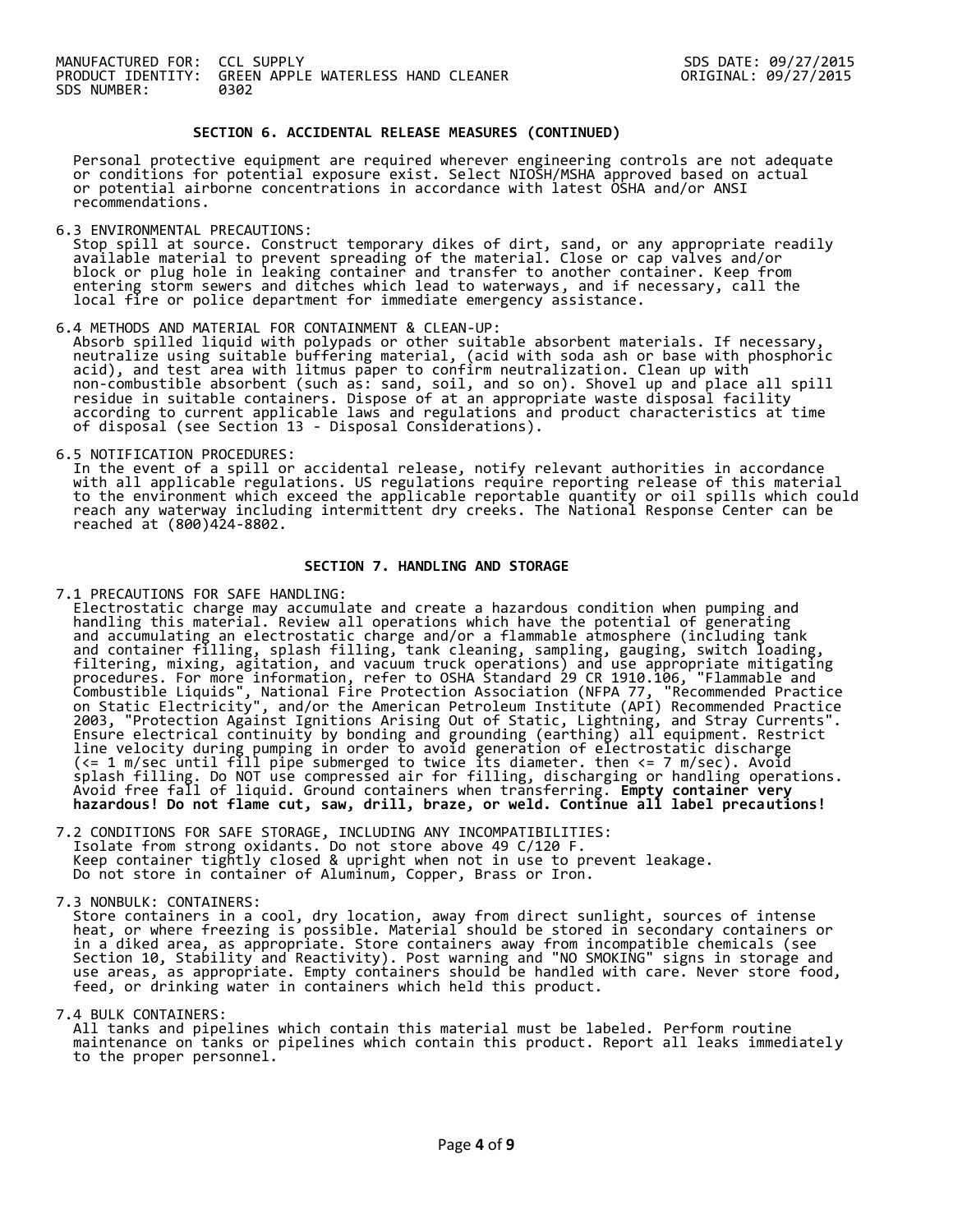### **SECTION 7. HANDLING AND STORAGE (CONTINUED)**

7.5 TANK CAR SHIPMENTS:

 Tank cars carrying this product should be loaded and unloaded in strict accordance with tank-car manufacturer's recommendation and all established on-site safety procedures. Appropriate personal protective equipment must be used (see Section 8, Engineering Controls and Personal Protective Equipment.). All loading and unloading equipment must be inspected, prior to each use. Loading and unloading operations must be attended, at all times. Tank cars must be level, brakes must be set or wheels must be locked or blocked prior to loading or unloading. Tank car (for loading) or storage tanks (for unloading) must be verified to be correct for receiving this product and be properly prepared, prior to starting the transfer operations. Hoses must be verified to be in the correct positions, before starting transfer operations. A sample (if required) must be taken and verified (if required) prior to starting transfer operations. All lines must be blown-down and purged before disconnecting them from the tank car or vessel.

#### 7.6 PROTECTIVE PRACTICES DURING MAINTENANCE OF CONTAMINATED EQUIPMENT:

 Follow practices indicated in Section 6 (Accidental Release Measures). Make certain application equipment is locked and tagged-out safely. Always use this product in areas where adequate ventilation is provided. Collect all rinsates and dispose of according to applicable Federal, State, Provincial, or local procedures.

### 7.7 EMPTY CONTAINER WARNING:

 Empty containers may contain residue and can be dangerous. Do not attempt to refill or clean containers without proper instructions. Empty drums should be completely drained and safely stored until appropriately reconditioned or disposed. Empty containers should be taken for recycling, recovery, or disposal through suitably qualified or licensed contractor and in accordance with governmental regulations. **DO NOT PRESSURIZE, CUT, WELD, BRAZE, SOLDER, DRILL, GRIND, OR EXPOSE SUCH CONTAINERS TO HEAT, FLAME, SPARKS, STATIC ELECTRICITY, OR OTHER SOURCES OF IGNITION. THEY MAY BURST AND CAUSE INJURY OR DEATH.**

### **SECTION 8. EXPOSURE CONTROLS/PERSONAL PROTECTION**

#### **8.1 EXPOSURE LIMITS:**

| <b>MATERIAL</b>                                                         |                               | CAS#            |                            | <b>EINECS#</b>  | TWA (OSHA)               |         | TLV (ACGIH) |
|-------------------------------------------------------------------------|-------------------------------|-----------------|----------------------------|-----------------|--------------------------|---------|-------------|
| Water                                                                   |                               | 7732-18-5       |                            | 231-791-2       | None Known               |         | None Known  |
| Odorless Mineral Spirits                                                | 64742-48-9                    |                 |                            | 265-200-4       | 500 ppm                  | 100 ppm |             |
| Tall Oil                                                                | 61790-12-3                    |                 |                            |                 | None Known               |         | None Known  |
|                                                                         |                               | 9004-98-2       | <b>Contract Contract</b>   |                 | None Known               |         | None Known  |
|                                                                         |                               | $9016 - 45 - 9$ | and the state of the state |                 | None Known               |         | None Known  |
| Oleyl Alcohol Ethoxylated<br>Nonylphenol Ethoxylate<br>Monoethanolamine |                               | 141-43-5        |                            | $205 - 483 - 3$ | 3 ppm                    |         | 3 ppm       |
| <b>MATERIAL</b>                                                         | CAS#                          | <b>EINECS#</b>  |                            |                 | CEILING STEL(OSHA/ACGIH) |         | <b>HAP</b>  |
| Monoethanolamine                                                        | 141-43-5 205-483-3 None Known |                 |                            |                 | 6 ppm                    |         | No          |

This product contains no EPA Hazardous Air Pollutants (HAP) in amounts  $> 0.1\%$ .

### **8.2 APPROPRIATE ENGINEERING CONTROLS:**

RESPIRATORY EXPOSURE CONTROLS

 Airborne concentrations should be kept to lowest levels possible. If vapor, dust or mist is generated and the occupational exposure limit of the product, or any component of the product, is exceeded, use appropriate NIOSH or MSHA approved air purifying or air-supplied respirator authorized in 29 CFR 1910.134, European Standard EN 149, or applicable State regulations, after determining the airborne concentration of the contaminant. Air supplied respirators should always be worn when airborne concentration of the contaminant or oxygen content is unknown. Maintain airborne contaminant concentrations below exposure limits. If adequate ventilation is not available or there is potential for airborne exposure above the exposure limits, a respirator may be worn up to the respirator exposure limitations, check with respirator equipment manufacturer's recommendations/limitations. For particulates, a particulate respirator (NIOSH Type N95 or better filters) may be worn. If oil particles (such as: lubricants, cutting fluids, glycerin, and so on) are present, use a NIOSH Type R or P filter. For a higher level of protection, use positive pressure supplied air respiration protection or Self-Contained Breathing Apparatus or if oxygen levels are below 19.5% or are unknown.

EMERGENCY OR PLANNED ENTRY INTO UNKNOWN CONCENTRATIONS OR IDLH CONDITIONS Positive pressure, full-face piece Self-Contained Breathing Apparatus; or positive pressure, full-face piece Self-Contained Breathing Apparatus with an auxiliary positive pressure Self-Contained Breathing Apparatus.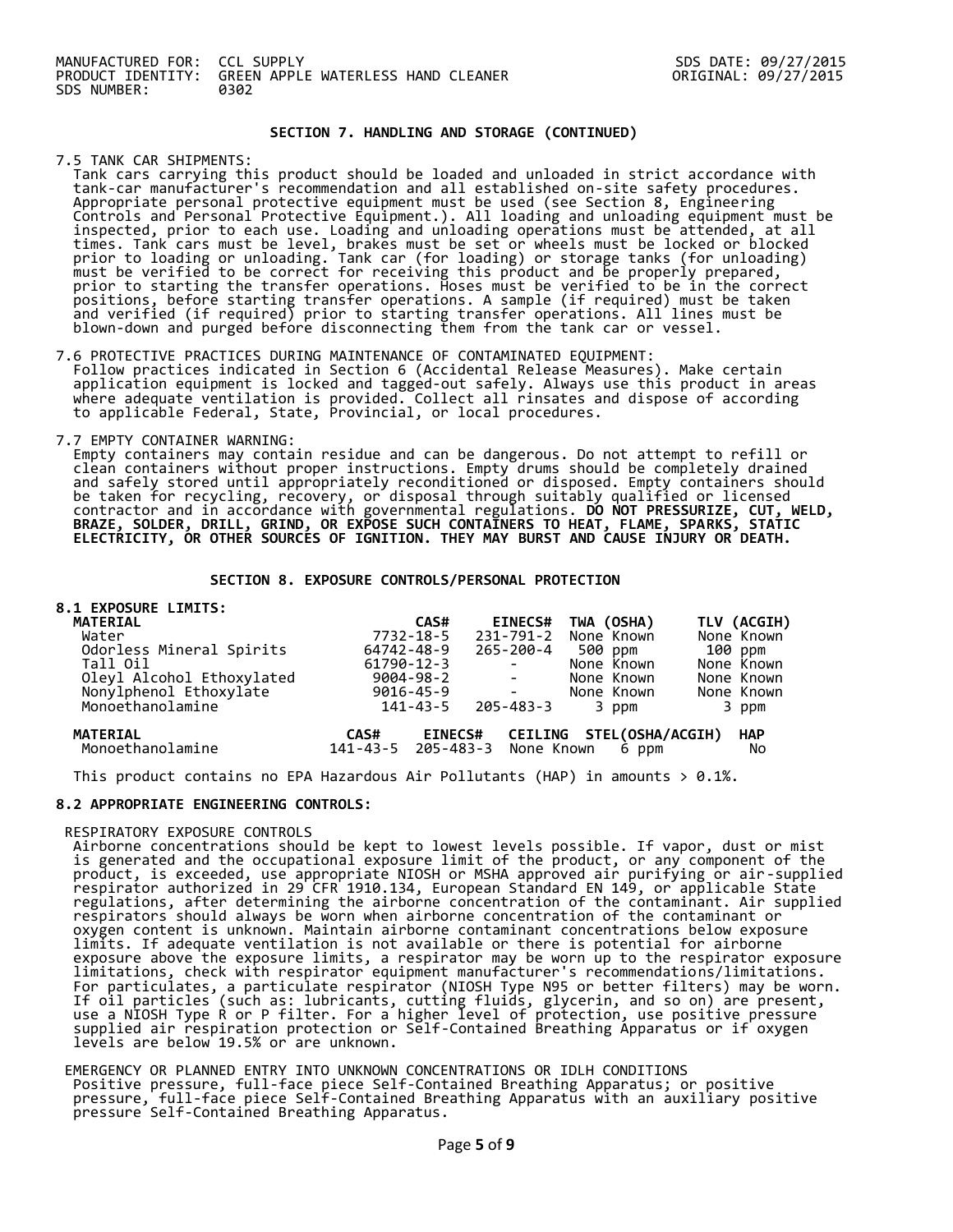#### **SECTION 8. EXPOSURE CONTROLS/PERSONAL PROTECTION (CONTINUED)**

VENTILATION<br>LOCAL EXHAUST: LOCAL EXHAUST: Necessary MECHANICAL (GENERAL): Necessary SPECIAL: None OTHER: None Please refer to ACGIH document, "Industrial Ventilation, A Manual of Recommended Practices", most recent edition, for details.

#### **8.3 INDIVIDUAL PROTECTION MEASURES, SUCH AS PERSONAL PROTECTIVE EQUIPMENT:**

EYE PROTECTION:

 Safety eyewear complying with an approved standard should be used when a risk assessment indicates this is necessary to avoid exposure to liquid splashes, mists or dusts. If contact is possible, chemical splash goggles should be worn, when a higher degree of protection is necessary, use splash goggles or safety glasses. Face-shields are recommended when the operation can generate splashes, sprays or mists.

HAND PROTECTION:

 Use gloves chemically resistant to this material. Glove must be inspected prior to use. Preferred examples: Butyl rubber, Chlorinated Polyethylene, Polyethylene, Ethyl vinyl alcohol laminate ("EVAL"), Polyvinyl alcohol ("PVA"). Examples of acceptable glove barrier materials include: Natural rubber ("latex"), Neoprene, Nitrile/butadiene rubber ("nitrile") or ("NBR"), Polyvinyl chloride ("PVC") or "vinyl"), Viton. Chemical-resistant, impervious gloves complying with an approved standard should be worn at all times when handling chemical products if a risk assessment indicates this is necessary. Considering the parameters specified by the glove manufacturer, check during use that the gloves are still retaining their protective properties. It should be noted that the time to breakthrough for any glove material may be different for different glove manufacturers. In the case of mixtures, consisting of several substances, the protection time of the gloves cannot be accurately estimated. Use proper glove removal technique (without touching glove's outer surface) to avoid skin contact with this product. Dispose of contaminated gloves after use in accordance with applicable laws and good practices. Wash and dry hands.

BODY PROTECTION:

 Use body protection appropriate for task. Cover-all, rubber aprons, or chemical protective clothing made from impervious materials are generally acceptable, depending on the task.

WORK & HYGIENIC PRACTICES:

 Wash hands, forearms and face thoroughly after handling chemical products, before eating, smoking and using toilet facilities and at the end of the working period. Provide readily accessible eye wash stations & safety showers. Remove clothing that becomes contaminated. Destroy contaminated leather articles. Launder or discard contaminated clothing.

#### **SECTION 9. PHYSICAL & CHEMICAL PROPERTIES**

| APPEARANCE:                                          | Liquid, Green                                                                            |
|------------------------------------------------------|------------------------------------------------------------------------------------------|
| ODOR:                                                | Apple Fragrance                                                                          |
| ODOR THRESHOLD:                                      | Not Available                                                                            |
| pH (Neutrality):                                     | 7.5                                                                                      |
| MELTING POINT/FREEZING POINT:                        |                                                                                          |
| BOILING RANGE (IBP, 50%, Dry Point):                 |                                                                                          |
| FLASH POINT (TÈST METHOD):                           | Not Available<br>101  101  204* C / 215  215  400* F (*=End Point)<br>48 C / 120 F (COC) |
| EVAPORATION RATE (n-Butyl Acetate=1):                | Not Applicable                                                                           |
| FLAMMABILITY CLASSIFICATION:                         | Class II                                                                                 |
| LOWER FLAMMABLE LIMIT IN AIR (% by vol):             | 0.95 (Lowest Component)                                                                  |
| UPPER FLAMMABLE LIMIT IN AIR (% by vol):             | Not Available                                                                            |
| VAPOR PRESSURE (mm of Hg)@20 C                       | 16.8                                                                                     |
| VAPOR DENSITY (air=1):                               | 0.869                                                                                    |
| GRAVITY @ 68/68 F / 20/20 C:                         |                                                                                          |
| DENSITY:                                             | 0.947                                                                                    |
| SPECIFIC GRAVITY (Water=1):                          | 0.948                                                                                    |
| POUNDS/GALLON:                                       | 7.897                                                                                    |
| WATER SOLUBILITY:                                    | Appreciable                                                                              |
| PARTITION COEFFICIENT (n-Octane/Water):              | Not Available                                                                            |
| AUTO IGNITION TEMPERATURE:                           | 260 C / 500 F                                                                            |
| DECOMPOSITION TEMPERATURE:                           | Not Available                                                                            |
| TOTAL VOC'S (TVOC)*:                                 | 26.1 Vol% / 200.7 g/L / 1.6 Lbs/Gal                                                      |
| NONEXEMPT VOC'S (CVOC)*:                             | 26.1 Vol% / 200.7 ğ/L / 1.6 Lbs/Gal                                                      |
| HAZARDOUS AIR POLLUTANTS (HAPS):                     | 0.0 Wt% /0.0 $g/L$ / 0.000 Lbs/Gal                                                       |
| NONEXEMPT VOC PARTIAL PRESSURE (mm of Hg @ 20 C) 0.0 |                                                                                          |
| VISCOSITY @ 20 C (ASTM D445):                        | Not Available                                                                            |
| * Using CARB (California Air Resources Board Rules). |                                                                                          |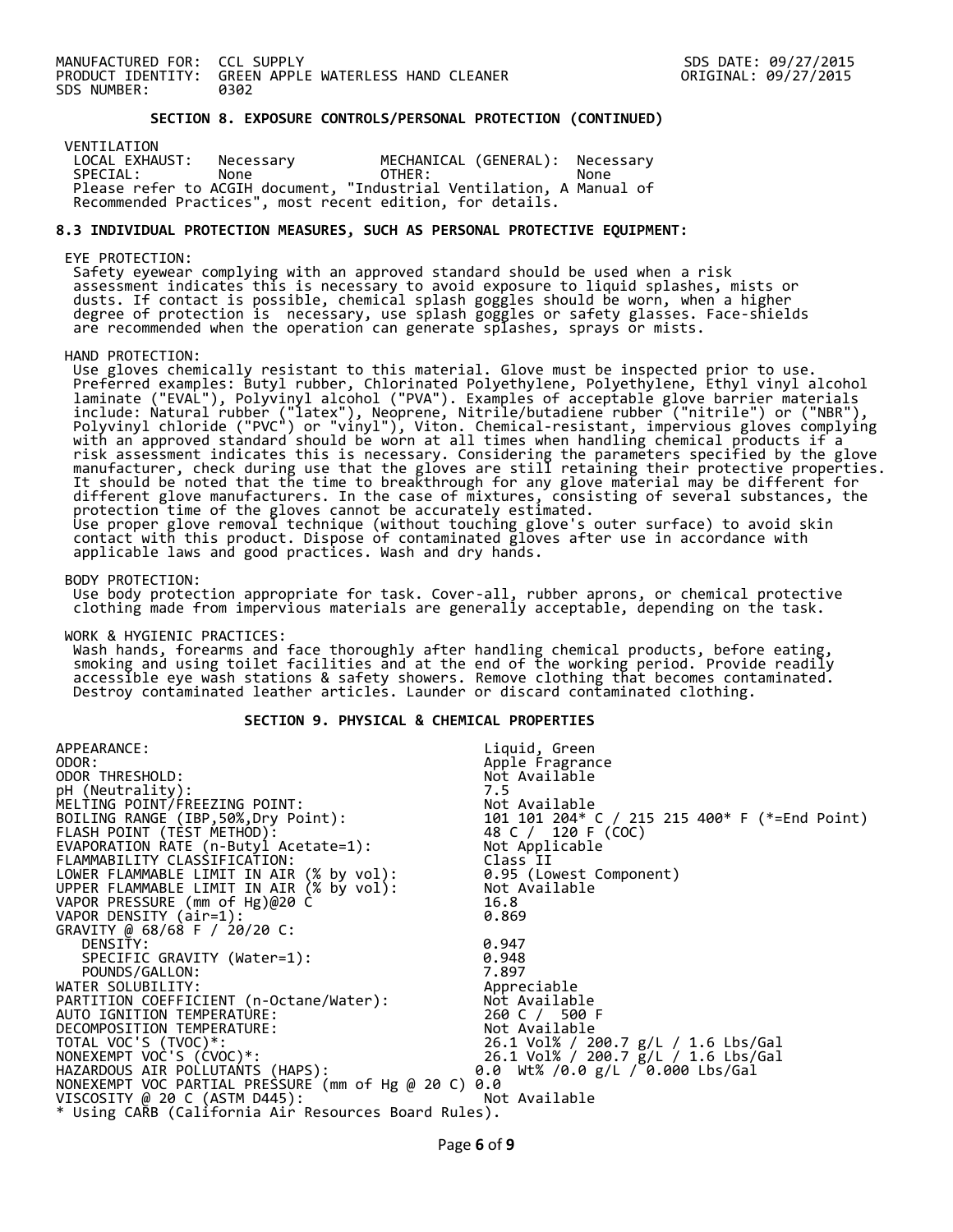MANUFACTURED FOR: CCL SUPPLY SDS DATE: 09/27/2015 PRODUCT IDENTITY: GREEN APPLE WATERLESS HAND CLEANER<br>SDS NUMBER: 0992 SDS NUMBER:

### **SECTION 10. STABILITY & REACTIVITY**

10.1 REACTIVITY & CHEMICAL STABILITY:

- Stable under normal conditions, no hazardous reactions when kept from incompatibles.
- 10.2 POSSIBILITY OF HAZARDOUS REACTIONS & CONDITIONS TO AVOID: Isolate from oxidizers, heat, & open flame.
- 10.3 INCOMPATIBLE MATERIALS: Reacts with strong oxidants, causing fire & explosion hazard.
- 10.4 HAZARDOUS DECOMPOSITION PRODUCTS: Carbon Monoxide, Carbon Dioxide, Nitrogen Oxide vapors from burning.
- 10.5 HAZARDOUS POLYMERIZATION: Will not occur.

### **SECTION 11. TOXICOLOGICAL INFORMATION**

### **11.1 ACUTE HAZARDS**

11.1.1 SKIN CONTACT: Primary irritation to skin, defatting, dermatitis. 11.1.2 This product may cause allergic skin reaction.

11.1.2 EYE CONTACT: Primary irritation to eyes, redness, tearing, blurred vision.

11.1.3 INHALATION: Anesthetic. Irritates respiratory tract. Acute overexposure can cause serious nervous system depression.

11.1.4 SWALLOWING:

 Harmful or fatal if swallowed. Swallowing can cause abdominal irritation, nausea, vomiting & diarrhea. The symptoms of chemical pneumonitis may not show up for a few days.

#### **11.2 SUBCHRONIC HAZARDS/CONDITIONS AGGRAVATED**

MEDICAL CONDITIONS AGGRAVATED BY EXPOSURE: Pre-existing disorders of any target organs mentioned in this Document can be aggravated by over-exposure by routes of entry to components of this product. Persons with these disorders should avoid use of this product.

#### **11.3 CHRONIC HAZARDS**

11.3.1 CANCER, REPRODUCTIVE & OTHER CHRONIC HAZARDS: This product has no carcinogens listed by IARC, NTP, NIOSH, OSHA or ACGIH, as of this date, greater or equal to 0.1%.

11.3.2 TARGET ORGANS: May cause damage to target organs, based on animal data.

11.3.3 IRRITANCY: Irritating to contaminated tissue.

11.3.4 SENSITIZATION: No component is known as a sensitizer.

11.3.5 MUTAGENICITY: No known reports of mutagenic effects in humans.

11.3.6 EMBRYOTOXICITY: No known reports of embryotoxic effects in humans.

- 11.3.7 TERATOGENICITY: No known reports of teratogenic effects in humans.
- 11.3.8 REPRODUCTIVE TOXICITY: No known reports of reproductive effects in humans.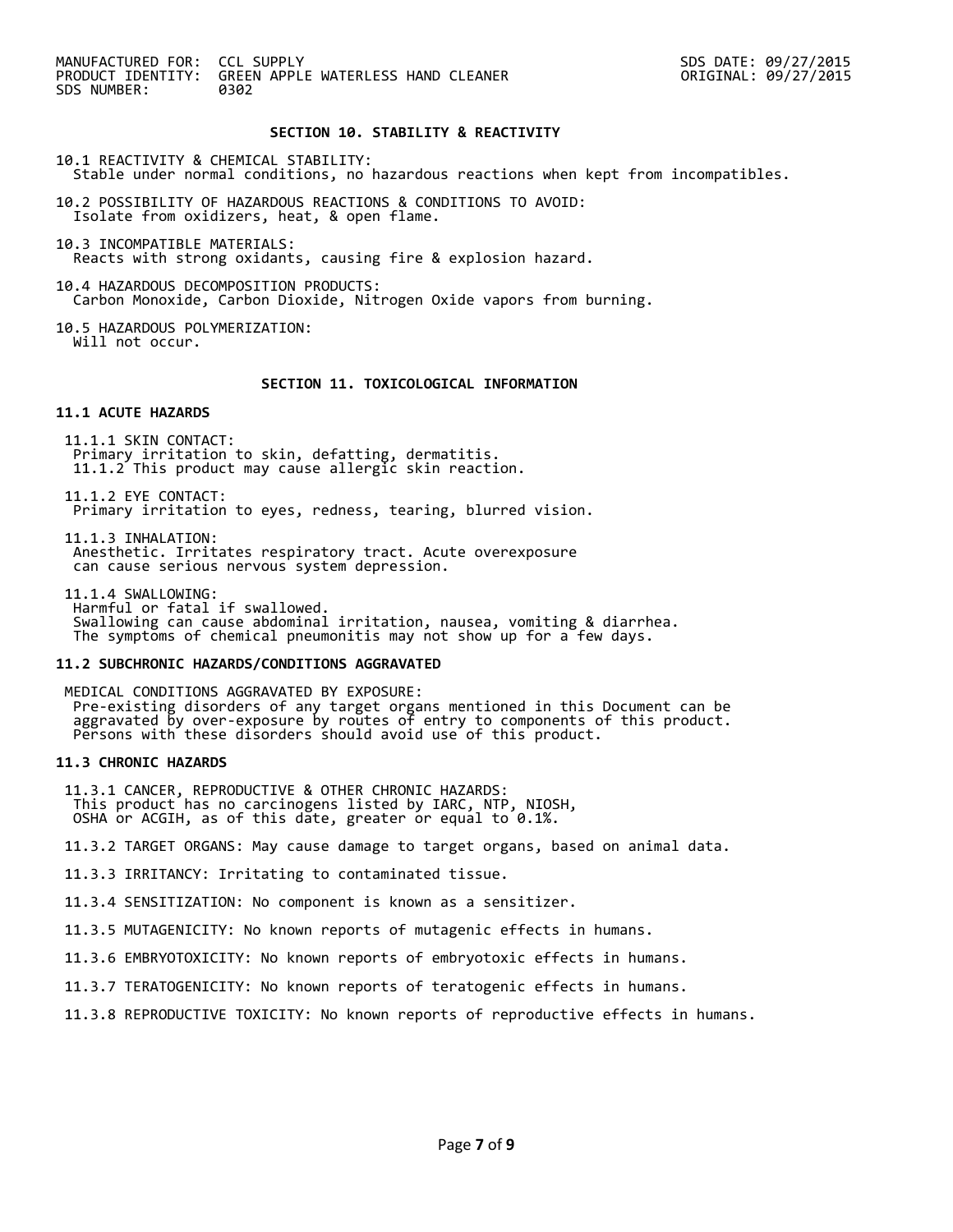#### **SECTION 11. TOXICOLOGICAL INFORMATION (CONTINUED)**

 A MUTAGEN is a chemical which causes permanent changes to genetic material (DNA) such that the changes will propagate across generational lines. An EMBRYOTOXIN is a chemical which causes damage to a developing embryo (such as: within the first 8 weeks of pregnancy in humans), but the damage does not propagate across generational lines. A TERATOGEN is a chemical which causes damage to a developing fetus, but the damage does not propagate across generational lines. A REPRODUCTIVE TOXIN is any substance which interferes in any way with the reproductive process.

#### **11.4 MAMMALIAN TOXICITY INFORMATION**

No mammalian information is available on this product.

### **SECTION 12. ECOLOGICAL INFORMATION**

#### **12.1 ALL WORK PRACTICES MUST BE AIMED AT ELIMINATING ENVIRONMENTAL CONTAMINATION.**

12.2 EFFECT OF MATERIAL ON PLANTS AND ANIMALS: This product may be harmful or fatal to plant and animal life if released into the environment. Refer to Section 11 (Toxicological Information) for further data on the effects of this product's components on test animals.

12.3 EFFECT OF MATERIAL ON AQUATIC LIFE: The most sensitive known aquatic group to any component of this product is: Daphnia Magna exposed to 140 ppm or mg/L are adversely affected by components of this product. Keep out of sewers and natural water supplies. Environmental effects of the substance have not been investigated adequately.

12.4 MOBILITY IN SOIL Mobility of this material has not been determined.

12.5 DEGRADABILITY This product is partially biodegradable.

12.6 ACCUMULATION Bioaccumulation of this product has not been determined.

#### **SECTION 13. DISPOSAL CONSIDERATIONS**

 **THE GENERATION OF WASTE SHOULD BE AVOIDED OR MINIMIZED WHEREVER POSSIBLE.** Dispose of surplus and non-recyclable products via a licensed waste disposal contractor. Waste should not be disposed of untreated to the sewer unless fully compliant with the requirements of all authorities with jurisdiction. Waste packaging should be recycled. Incineration or landfill should only be considered when recycling is not feasible. This material and its container must be disposed of in a safe way. Care should be taken when handling emptied containers that have not been cleaned or rinsed out. Empty containers and liners may retain some product residues. Vapor from some product residues may create a highly flammable or explosive atmosphere inside the container. **DO NOT PRESSURIZE, CUT, WELD, BRAZE, SOLDER, DRILL, GRIND, OR EXPOSE USED CONTAINERS TO HEAT, FLAME, SPARKS, STATIC ELECTRICITY, OR OTHER SOURCES OF IGNITION. THEY MAY BURST AND CAUSE INJURY OR DEATH.** Avoid dispersal of spilled material and runoff and contact with soil, waterways, drains and sewers. Processing, use or contamination may change the waste disposal requirements. Do not dispose of on land, in surface waters, or in storm drains. Waste should be recycled or disposed of in accordance with regulations. Large amounts should be collected for reuse or consigned to licensed hazardous waste haulers for disposal. **ALL DISPOSAL MUST BE IN ACCORDANCE WITH ALL FEDERAL, STATE, PROVINCIAL, AND LOCAL REGULATIONS. IF IN DOUBT, CONTACT PROPER AGENCIES. EPA CHARACTERISTIC: D001** 

#### **SECTION 14. TRANSPORT INFORMATION**

DOT/TDG SHIP NAME: NONBULK: Not Regulated BULK: NA1993, Combustible liquid, n.o.s. (contains: Petroleum Distillates), PG-III Combustible liquid. Not DOT regulated on trucks in containers of < 119 gallons. DRUM LABEL: None (Combustible Liquid)<br>IATA / ICAO: Not Regulated<br>IMO / IMDG: Not Regulated IATA / ICAO: Not Regulated IMO / IMDG: Not Regulated EMERGENCY RESPONSE GUIDEBOOK NUMBER: 128